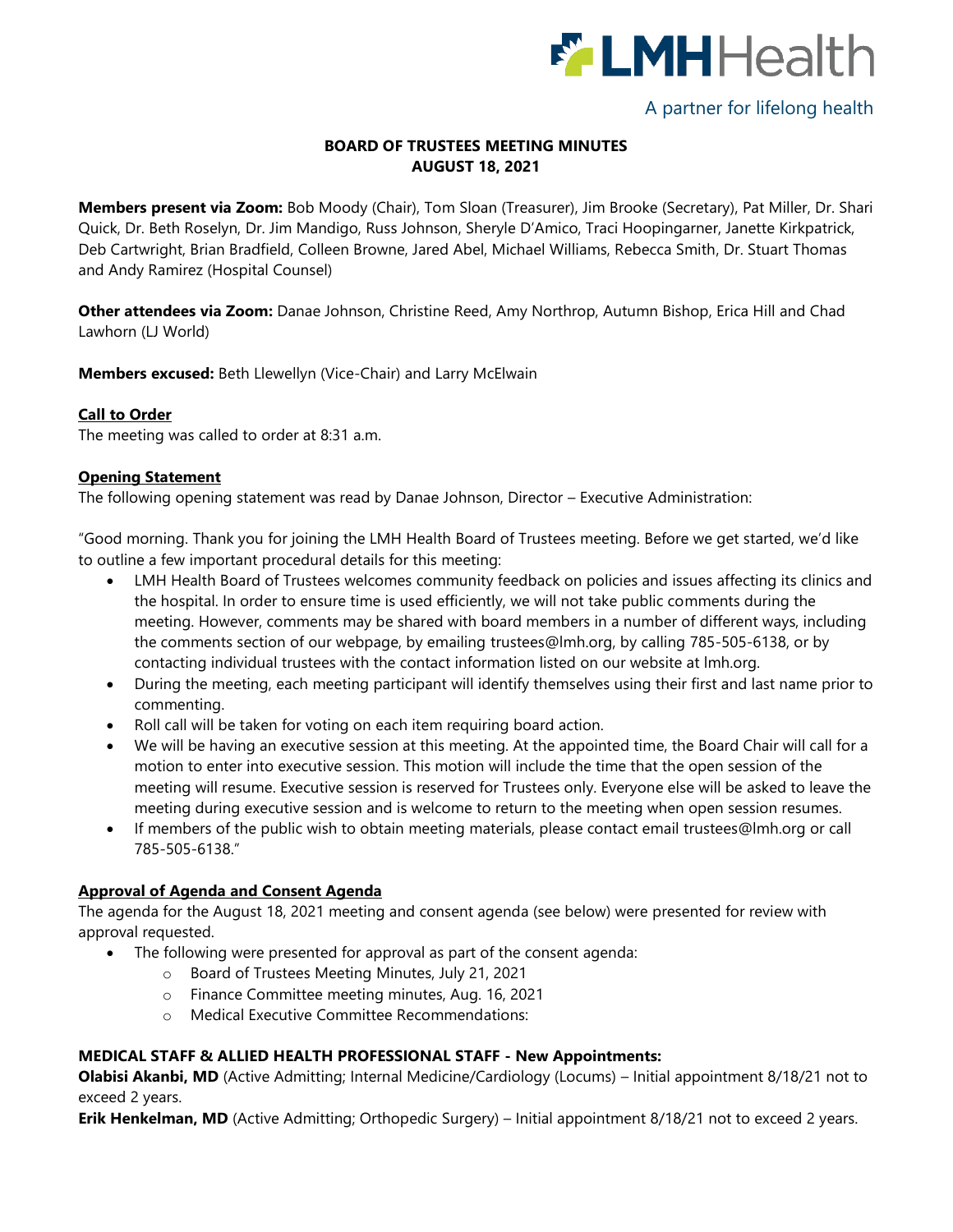

**Elizabeth Reynolds, APRN** (LMH Employee; Sponsors: Free State Family Medicine) - Initial appointment 8/18/2021 not to exceed 2 years.

### **MEDICAL & LMH EMPLOYEE/ALLIED HEALTH PROFESSIONAL STAFF – Reappointments:**

**Johnathon Blake, MD** (Active Admitting, Medicine) - Initial appointment 8/1/21 not to exceed 2 years. **Ramon Nichols, MD** (Active Admitting, Medicine) - Initial appointment 8/1/21 not to exceed 2 years. **Elizabeth Powers, DDS** (Active Admitting, Surgery) - Initial appointment 8/1/21 not to exceed 2 years. **Jennifer Baum, PA** (Emergency Medicine) - Initial appointment 8/1/21 not to exceed 2 years. **Linda Beezley, APRN** (Surgery) - Initial appointment 8/1/21 not to exceed 2 years. **Amanda Kramer, RN** (Surgery) - Initial appointment 8/1/21 not to exceed 2 years. Jamie Madl, PA (LMH Employee, Medicine) - Initial appointment 8/1/21 not to exceed 2 years. **Julie Mills, APRN** (Surgery) - Initial appointment 8/1/21 not to exceed 2 years. **Pamela Pray, CNM** (LMH Employee, OBGYN) - Initial appointment 8/1/21 not to exceed 2 years. **Kathy Ramirez, APRN** (LMH Employee, Surgery) - Initial appointment 8/1/21 not to exceed 2 years.

#### **FOCUSED PRACTITIONER PRACTICE EVALUATIONS:**

**Hope Beatte, MD -** Internal Medicine/Tele-Psychiatry - Initial **Naga Garikipati, MD** - Internal Medicine/Cardiology - Initial **Adam Goodyear, MD** - Surgery/Orthopedics - For privilege addition of "MAKO Robot for Total & Partial Knee" **Michael Prochaska, MD** - Pathology - Initial **Paulraj Samuel, MD -** Internal Medicine/Cardiology - Initial **Donald Westerhausen, MD -** Internal Medicine/Cardiology - Initial **Ravi Yarlagadda, MD -** Internal Medicine/Cardiology - For privilege addition of "Cardiac Ablation" **Tracy Coltharp, APRN -** Palliative Support Services - Initial

#### **PRIVILEGE &/or STATUS CHANGES & RESIGNATIONS:**

**Kaitlin Ditch, MD -** Active Admitting/Endocrinology; Resignation effective 8/19/2021 **William Lafoe, MD -** Active Admitting/Cardiology (Locums); Resignation effective 7/27/2021. **Mark Molos, MD -** Consulting/GI; Resignation effective 6/30/2021. **Donald Westerhausen, MD -** Active Admitting/Cardiology (Locums); Resignation effective 7/26/2021.

MOTION to approve the agenda and consent agenda. Made by Tom Sloan, Seconded by Jim Brooke. Motion carried.

#### **Chairperson of the Board Report**

Bob Moody, Chair, shared his thoughts about the ongoing fight against the COVID-19 pandemic. He recognized the hospital staff's resiliency and fatigue as front line fighters. He encouraged community members to get vaccinated and wear masks to help provide our healthcare workers some relief by keeping our community healthy.

#### **Chief of Staff Report**

Dr. Jim Mandigo echoed Mr. Moody's sentiments and strongly encouraged community members to get vaccinated and wear masks.

#### **CEO Report and Executive Team Report**

 **CEO Report:** Russ Johnson, President and CEO, shared an update on the LMH Health Cancer Center. The Cancer Center has achieved the Commission on Cancer accreditation and is undergoing a provider-led